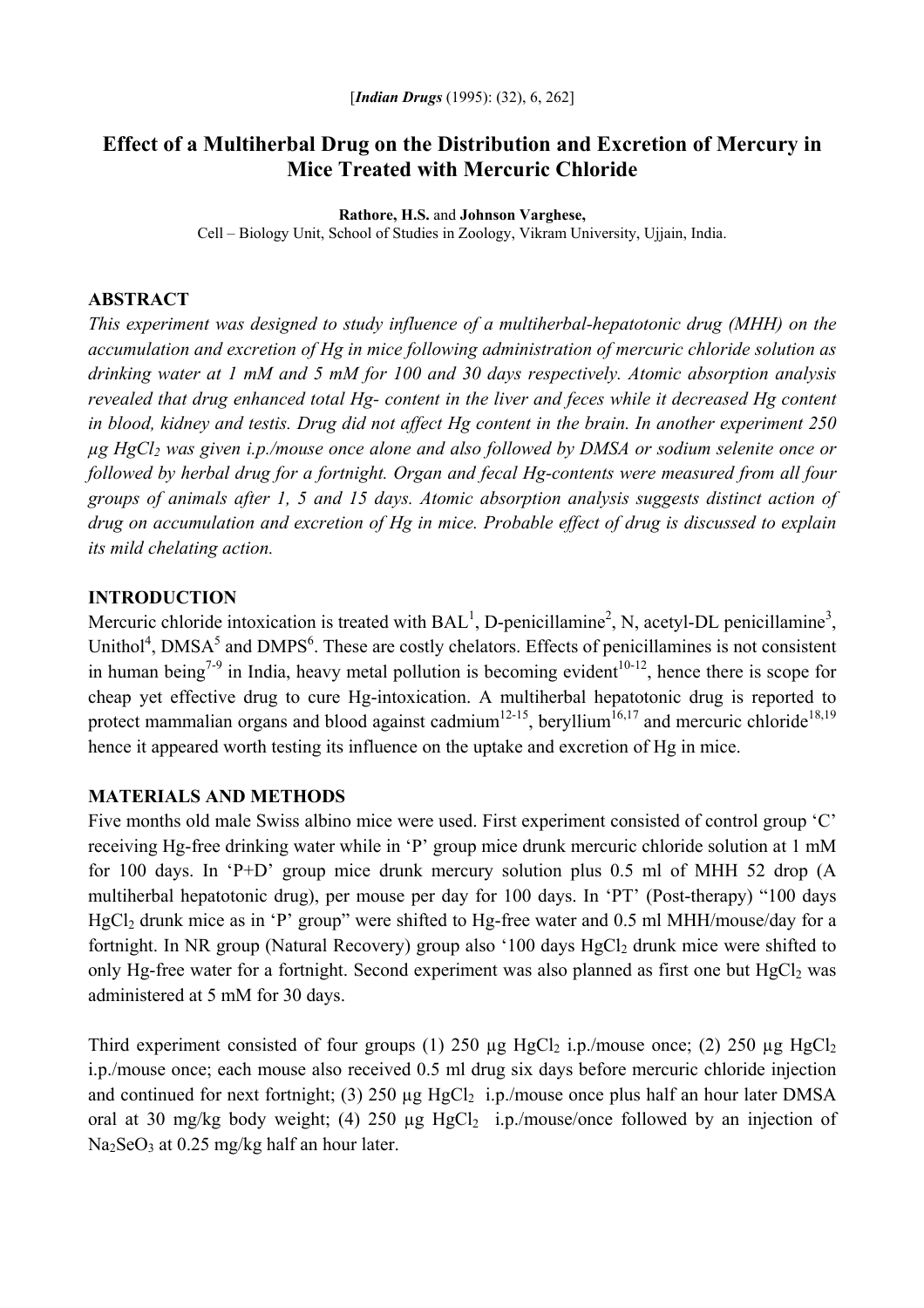Animals of 'C', 'P' and 'P+D' groups were sacrificed on  $31<sup>st</sup>$  day in first experiment and on day 101 in second experiment; on  $46<sup>th</sup>$  and  $116<sup>th</sup>$  day in PT' and 'NR' groups in first and second experiment respectively. In third experiment mice from all four groups were sacrificed after 1, 5 and 15 days. Blood, liver, kidney, brain, testis and fecal matter were processed for atomic absorption spectroscopy (Perkin Elmer – 2380) to measure Hg-content.

### **STATISTICS**

Samples of control group did not show presence of mercury but metal was detected in the samples obtained from all three experimental groups. Data were subjected to 't' test at 5% level of significance.

**Table 1:** Values obtained in 'P' group were compared with 'P+D', 'PT' and 'NR' groups in the first experiment and significance is shown by superscript sign 'a' (for P vs P+D vs PT and P vs NR) 'b' (for PD vs PT) 'c' (for PD vs NR) and 'd' (for PT vs NR). In second experiment animals died in 'NR' group hence 'd' could not be calculated.

**Table 2:** In the third experiment Hg-content in organs and in feces in all four groups (1 to 4) after each interval (1 day, 5 day and 15 days) were compared. Within the group and significance is shown by mark '\*' to show significance when 1 day vs 5 day were and \*\* when 5 day vs 15 day were compared. A comparison was made among the values given in the last column of Table-2 "Total Hg burden" of first group ('Hg-alone' at 1 day vs 5 days vs 15 days and significance is shown by superscript 'a'. The values of 1 day, 5 days and 15 days in the first group were also compared with corresponding values in Groups 2, 3, 4 and significant difference is shown by 'b' (group 1 vs group 2) 'C' (group 1 vs group 3) and 'd' (group 1 and group 4).

## **RESULTS (Tables 1 and 2)**

### **1. Mortality**

In the first experiment mice drinking 1 mM mercuric chloride solution (P) no mortality was recorded in any group. In the second set of experimental group mice drinking 5 mM mercuric chloride solution there occurred 50% mortality during 30 days exposure hence remaining 50% were sacrificed and used. When drug was also administered to mice drinking mercury mortality was reduced to 20%. Two more identical 'P' groups were also run from which following 50% mortality, surviving 50% were used in either 'PT' group or 'NR' group. In 'PT' group there occurred 40% mortality while all animals died in 'NR' group.

### 2. **Mercury distribution and excretion pattern**

(i) Control group – Mice used in the present experiment did not show any trace of mercury in their body. Also, their food, drug and water used were free from mercury.

(ii) Experimental groups – Measurable mercury did accumulate in the body of mice in all three experiments; details are described under separate headings.

### **Experiment 1 …. 1 mM (Table 1)**

**Kidney:** 'P+D' group shows less Hg-content than 'P' group. 'P+T' shows low values than 'P' and 'P+D' groups. In 'NR' group value is more than 'P+T' group but lower than 'P' and 'P+D' group.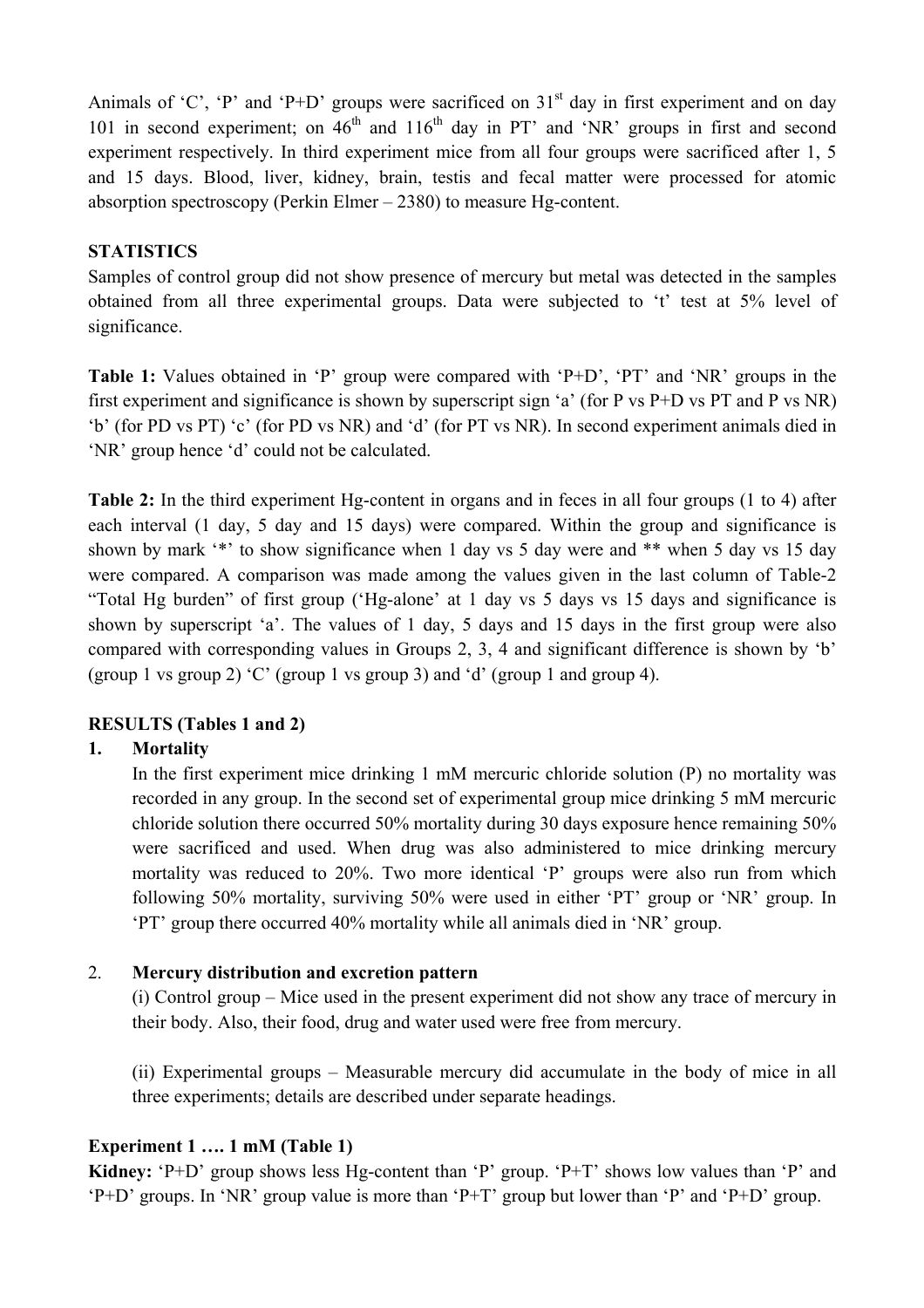| Table 1: Organwise distribution of Hg content following Mercuric chloride administration to mice<br>(Values are in $\mu$ g Mean $\pm$ SE, n=10) |                                            |                |                     |                     |                       |                                            |               |                    |                      |                 |  |
|-------------------------------------------------------------------------------------------------------------------------------------------------|--------------------------------------------|----------------|---------------------|---------------------|-----------------------|--------------------------------------------|---------------|--------------------|----------------------|-----------------|--|
|                                                                                                                                                 | Groups in Experiment-I (1 mM for 100 days) |                |                     |                     |                       | Groups in Experiment-II (5 mM for 30 days) |               |                    |                      |                 |  |
| Organs                                                                                                                                          | $\mathcal{C}$                              | P              | $P+D$               | PT                  | NR                    | $\mathcal{C}$                              | P<br>$(50\%)$ | $P+D$<br>(20%)     | PT (40%)             | NR<br>$(100\%)$ |  |
| Kidney                                                                                                                                          | $\boldsymbol{0}$                           | $90 \pm 2.1$   | a<br>$66 \pm 1.7$   | ab<br>$42.1 + 1.3$  | acd<br>$51.2 \pm 1.7$ | $\theta$                                   | $101 \pm 1.8$ | a<br>$81 \pm 1.4$  | ab<br>$65.1 \pm 1.5$ |                 |  |
| Liver                                                                                                                                           | $\theta$                                   | $244\pm2.0$    | a<br>$362 \pm 3.1$  | ab<br>$264 \pm 1.9$ | acd<br>$202\pm2.0$    | $\theta$                                   | $360 \pm 3.1$ | a<br>$460 \pm 3.3$ | ab<br>$480 \pm 2.8$  |                 |  |
| Blood                                                                                                                                           | $\theta$                                   | $65 \pm 2$     | a<br>$46.5 \pm 2.1$ | ab<br>$18 \pm 1.5$  | acd<br>$22 \pm 1.2$   | $\theta$                                   | $80 \pm 1.5$  | a<br>$61 \pm 1.7$  | ab<br>$48 \pm 1.5$   |                 |  |
| <b>Brain</b>                                                                                                                                    | $\theta$                                   | $8.8 \pm 0.7$  | $8.6 \pm 0.5$       | $8.2 \pm 0.8$       | $9.1 \pm 0.4$         | $\theta$                                   | $9.9 \pm 0.8$ | $8.6 \pm 0.5$      | $8.4 \pm 0.3$        |                 |  |
| Testis                                                                                                                                          | $\mathbf{0}$                               | $16 \pm 1.5$   | a<br>$10.2 \pm 0.6$ | ab<br>$7.4 \pm 1.6$ | ad<br>$9.2 \pm 1.4$   | $\theta$                                   | $22 \pm 1.2$  | a<br>$14 \pm 1.4$  | ab<br>$9.1 \pm 1.6$  |                 |  |
| Feces                                                                                                                                           | $\theta$                                   | $15.1 \pm 0.6$ | a<br>$27 \pm 0.8$   | ab<br>$11 \pm 1.8$  | ac<br>$7 + 0.7$       | $\theta$                                   | $33 \pm 1.1$  | a<br>$46 \pm 2.1$  | ab<br>$22 \pm 1.3$   |                 |  |
| Total organ<br>Hg-content                                                                                                                       | $\theta$                                   | 428            | 494                 | 340                 | 294                   | $\theta$                                   | 573           | 624                | 611                  |                 |  |
| Its % in<br>feces                                                                                                                               | $\theta$                                   | 3.5%           | 5.46%               | 3.23%               | 2.38%                 | $\Omega$                                   | 5.75%         | 7.37%              | 3.60%                |                 |  |

Control mice organs, feces, food, drinking water all were found free from Hg, hence zero is shown. Significance based on 't' test at 5% level of significance are shown as a=P vs PD or PT or NR, b=PD vs PT, c=PD vs NR, d=PT vs NR. % value in bracket shows percentage mortality in that group.

| Table 2: Effect of DMSA, Na <sub>2</sub> SeO <sub>3</sub> and a multiherbal drug on the accumulation and the excretion of mercuric chloride in mice. Values are<br>$\mu$ g/wt. wt. for organs and $\mu$ g/dry wt. for feces (Means $\pm$ SE, n=90) |                   |                                                |                  |                 |                  |                 |                  |                    |  |
|----------------------------------------------------------------------------------------------------------------------------------------------------------------------------------------------------------------------------------------------------|-------------------|------------------------------------------------|------------------|-----------------|------------------|-----------------|------------------|--------------------|--|
| Treatments                                                                                                                                                                                                                                         | Total<br>mercury  | Total mercury content in the following samples |                  |                 |                  |                 |                  |                    |  |
|                                                                                                                                                                                                                                                    | measured<br>after | Liver                                          | Kidney           | Brain           | <b>Blood</b>     | Testis          | Feces            | organ Hg<br>burden |  |
|                                                                                                                                                                                                                                                    | 1 day             | $68\pm2.0$                                     | $24.1 \pm 0.6$   | $6.8 \pm 0.6$   | $26 \pm 0.5$     | $10.2 \pm 0.8$  | $12.5 \pm 1.3$   | 135.1              |  |
| HgCl <sub>2</sub> alone                                                                                                                                                                                                                            | 5 day             | $52 \pm 2.2*$                                  | $19.5 \pm 1.7*$  | $4.8 \pm 0.2*$  | $5.5 \pm 0.1*$   | $6.2 \pm 0.7*$  | $7\pm0.8*$       | $94.6^{\circ}$     |  |
|                                                                                                                                                                                                                                                    | $15$ day          | $32 \pm 1.7**$                                 | $10.5 \pm 1.1**$ | $4.3 \pm 0.3$   | $3.1 \pm 0.2$ ** | $5.8 \pm 0.6$   | $4.2 \pm 0.2$ ** | $55.7^{\circ}$     |  |
|                                                                                                                                                                                                                                                    | $1$ day           | $86 \pm 1.7$                                   | $6.3 \pm 0.7$    | $7 + 0.7$       | $15.2 \pm 0.4$   | $9 \pm 1.1$     | $17\pm0.9$       | $123.5^{\rm b}$    |  |
| $HgCl2 + Herbal drug$                                                                                                                                                                                                                              | 5 day             | $63.2 \pm 1.1*$                                | $4.4 \pm 0.2*$   | $4.6 \pm 0.2*$  | $3.5 \pm 0.4*$   | $5.1 \pm 0.5*$  | $6.5 \pm 0.3*$   | $80.8^{b}$         |  |
|                                                                                                                                                                                                                                                    | 15 day            | $35.1 \pm 1**$                                 | $2.1 \pm 0.1$ ** | $4.1 \pm 0.1$   | $1.1 \pm 0.1$    | $3.7 \pm 0.1**$ | $5.6 \pm 0.6$    | $46.2^{b}$         |  |
|                                                                                                                                                                                                                                                    | 1 day             | $32 \pm 0.2$                                   | $38.4 \pm 0.9$   | $4.2 \pm 0.2$   | $7.5 \pm 0.1$    | $5.5 \pm 0.7$   | $14.0 \pm 0.3$   | $87.6^\circ$       |  |
| $HgCl2 + DMSA$                                                                                                                                                                                                                                     | 5 day             | $24.6 \pm 0.6*$                                | $12.9 \pm 0.2*$  | $3.68 \pm 0.1*$ | $3.5 \pm 0.4*$   | $4.5 \pm 0.8*$  | $5.5 \pm 0.4*$   | $49.1^\circ$       |  |
|                                                                                                                                                                                                                                                    | 15 day            | $15.2 \pm 0.4**$                               | $1.8 \pm 0.3**$  | $3.4\pm0.1$     | $1.1 \pm 0.3$ ** | $4.3 \pm 0.2$   | $1.9 \pm 0.3**$  | $25.8^\circ$       |  |
|                                                                                                                                                                                                                                                    | 1 day             | $62 \pm 1.1$                                   | $27 \pm 0.4$     | $5.6 \pm 0.1$   | $20.5 \pm 0.2$   | $7.7 \pm 0.2$   | $12.44 \pm 0.1$  | $122.8^{d}$        |  |
| $HgCl2+Na2SeO3$                                                                                                                                                                                                                                    | 5 day             | $29.1 \pm 1.8*$                                | $17.6 \pm 0.6*$  | $4.4 \pm 0.6*$  | $10.7 \pm 1*$    | $4.5 \pm 0.1*$  | $5.5 \pm 0.4*$   | $66.3^{d}$         |  |
|                                                                                                                                                                                                                                                    | $15$ day          | $22 \pm 0.6$ **                                | $3.1 \pm 0.3$ ** | $4.2 \pm 0.1$   | $3.2 \pm 0.4**$  | $4.4 \pm 0.2$   | $2.3 \pm 0.1$ ** | $39.4^d$           |  |

Note:

 $250$  mg HgCl<sub>2</sub> contains 197 µg "Hg".

For total organ value (Table 2 last column); µg/mg value was multiplied by total weight of that organ

Statistics: All values are subjective to "t" test at 5% level of significance

For Table 2: \*=Significant difference when 1 day value vs 5 day compared, and \*\* when 5 day vs 15 day compared except for last column where:

a=1 day vs 5 day vs 15 day i.e. comparison within Group 1 b=Group 1 vs Group 2 comparison of corresponding interval. c=Group 1 vs Group 3 comparison of corresponding interval. d=Group 1 vs Group 4 comparison of corresponding interval.

**Liver:** 'P+D' group shows higher Hg-content than 'P' group. In 'PT' group value is more than 'P' group but less than 'P+D' group. In 'NR' group value is lower than 'P', 'P+D' and 'PT' group.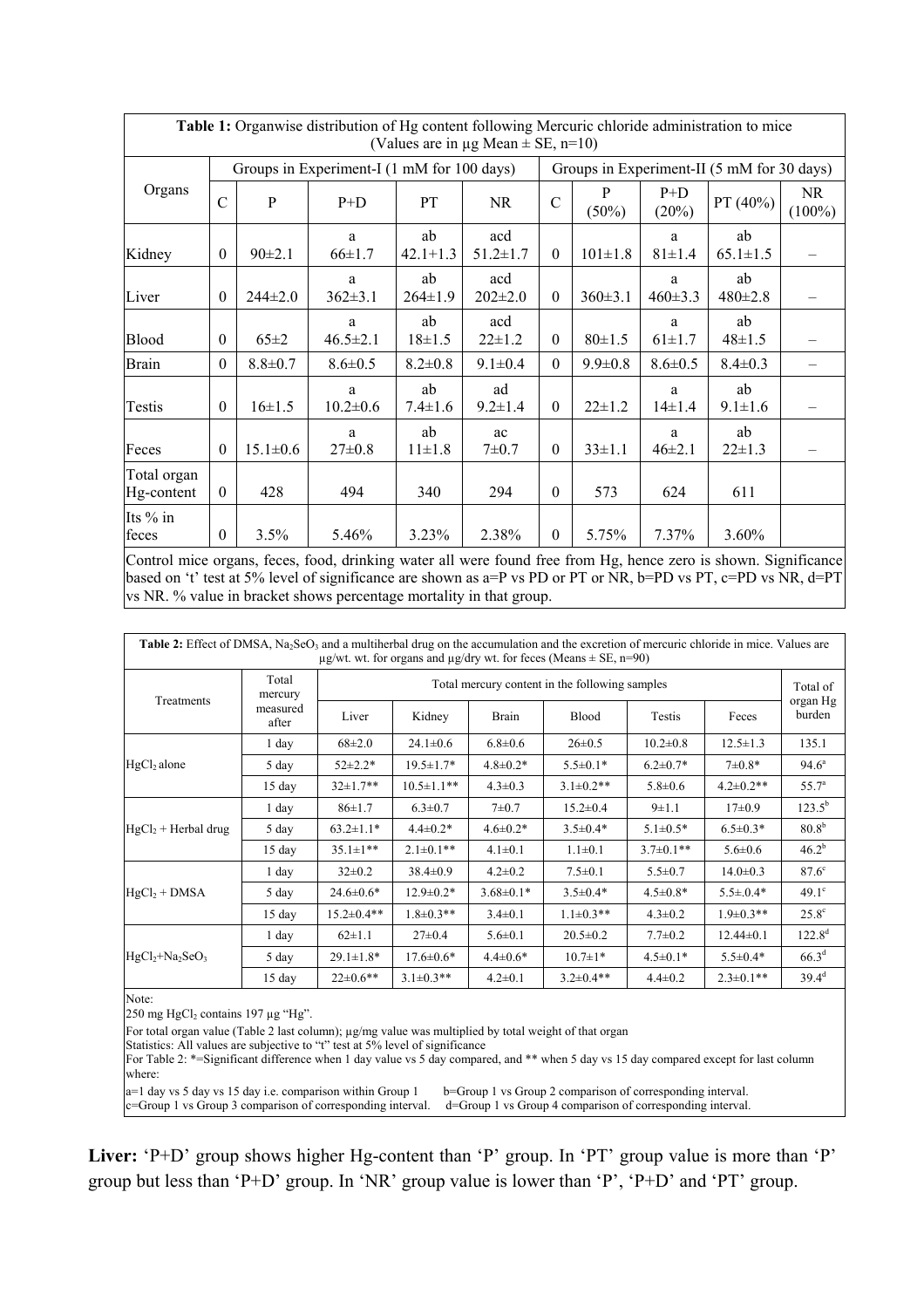**Blood:** In 'P+D' group less Hg contents is recorded than 'P' group. In 'PT' value is quite less than 'P' and 'P+D' groups. In 'NR' group value is more than 'PT' but less than 'P' and 'P+D' groups.

**Brain:** Hg did accumulate in the brain but content remained unaffected by any treatment.

**Testis:** In 'P+D' group less Hg is recorded than 'P' group. In 'PT' group low value is noted than 'P' and 'P+D' groups. In 'NR' group low value is recorded than 'P' but value is more than what is recorded in PT (but equal to P+D group).

**Feces:** In P+D group, Hg content is higher than 'P' group (highest among all groups). In 'PT' group value is less than 'P' and 'P+D' groups. In 'NR' group value is lowest among all groups.

## **Experiment II … 5 mM (Table 1)**

**Kidney:** Hg content is less in 'P+D' group than 'P' group. In 'PT' group value is lowest i.e. lower than both groups 'P' and 'P+D' groups.

Liver: 'P+D' group has more Hg-content than 'P' group. In 'PT' group highest value is recorded i.e. more than 'P' and 'P+D' groups.

**Brain:** Hg accumulated in the brain but its content did not change following any treatment in any group.

**Blood:** Less Hg is recorded in 'P+D' group than 'P' group. In 'PT' lowest value is recorded i.e. lower than 'P' and 'P+D' groups.

**Testis:** In 'P+D' group less Hg is recorded than 'P' group. In 'PT' group lowest value is found i.e. lower than 'P' and 'P+D' groups.

**Feces:** Higher Hg-content is recorded in 'P+D' group than 'P' group. 'PT' group revealed lowest value i.e. lower than 'P'  $&$  'P+D' group.

## **Experiment III (Table 2 last column):**

Analysis of data reveals that in the presence of herbal drug (Group-2 =  $HgCl_2 + MHH$ ) after 1 day following Hg administration, total Hg-burden of body is 14.54% less than corresponding value in first group (grp-1 =  $HgCl<sub>2</sub>$  alone). In the presence of DMSA this value is 48.31% lower and in the presence of selanite this is 29.95% low.

When values obtained after 15 days following Hg-exposure in Group I are compared with corresponding values in Groups 2, 3 and 4 it becomes clear that 17.09% Hg is retained in the body of mice in herbal drug treated group i.e. group 2 and is 53.69% less in DMSA treated group (gr-3) and is 29.28% less in Selenite treated group (gr-4). This way results indicate that in the presence of herbal drug MHH statistically significant less Hg is retained in the body of mice and more is excreted in feces.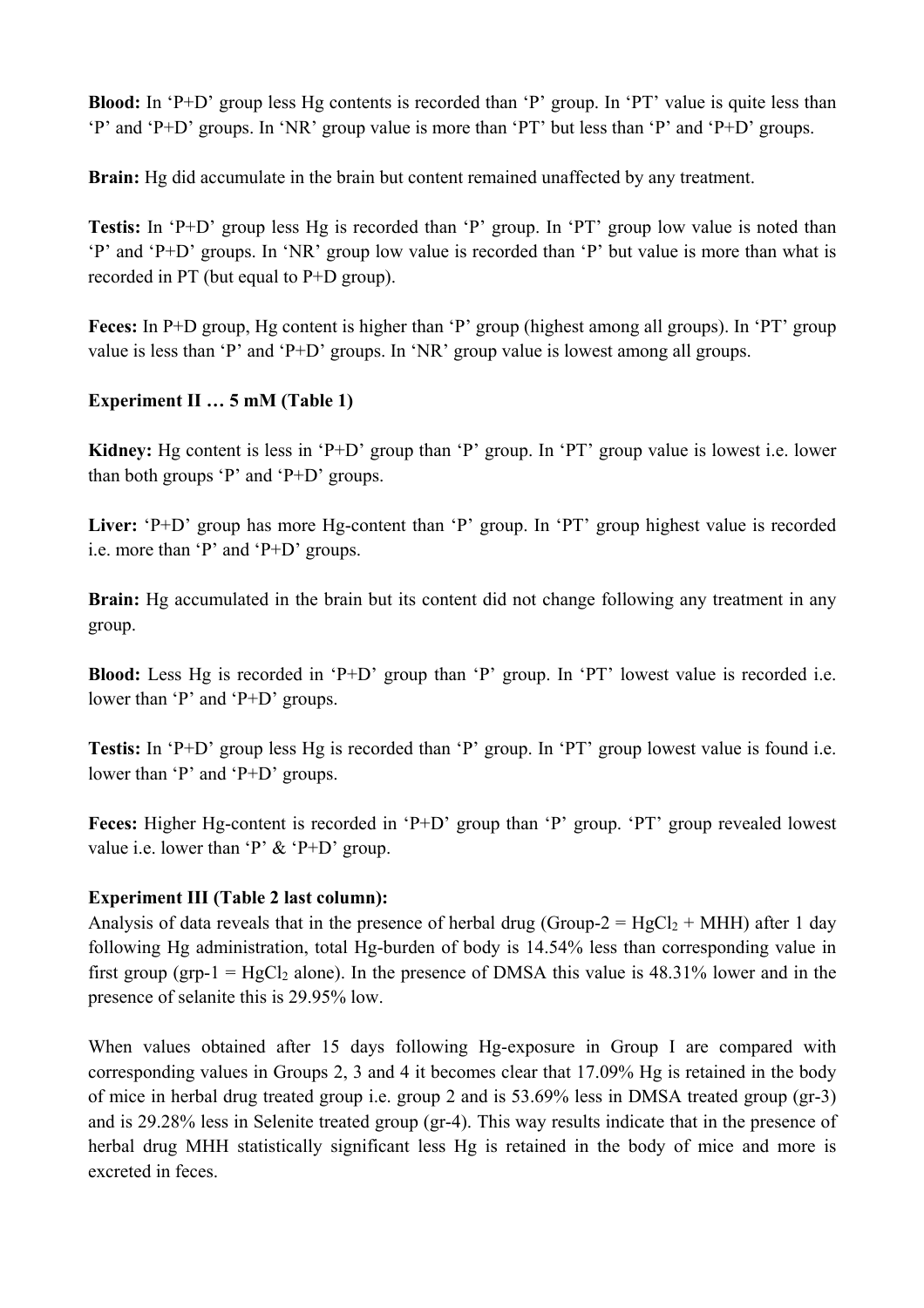### **DISCUSSION**

There exists no report on the chelating action of any herbal compound in animal system in the literature hence probable role of this drug in relation to present findings is discussed.

Only 1-2% of an orally administered dose of mercuric chloride given to mice is absorbed<sup>20</sup>. In the present case 1 mM and 5 mM (i.e. 270  $\mu$ g/ml and 1035  $\mu$ g/ml) were used as drinking water. If each mouse consumed 1 to 2 ml of either solution per day for 100 or 30 days respectively than observed Hg-content values do not seem unexpected. High mortality in 'P' group at 5 mM is not unexpected as  $LD_{50}$  for mercuric chloride in mice is 10 mg/kg body weight (EHC-1991).

- DMSA and Na<sub>2</sub>SeO<sub>3</sub> reduced Hg-burden in mice, these being known facts<sup>5,21</sup> do not require discussion.
- Results show high Hg-content in the liver, aquatic mammals like Porpoise and pilot-whale had been shown to have 18.3 mg/kg and 157 mg/kg Hg-content in the liver<sup>22,23</sup>. In another report<sup>24</sup>, common seal had been found to have 765 mg/kg Hg in the liver. Here also occurred high selenium along with Hg. Authors suggested that as selenium is a protective substance and it caused Hg to bind with – SH containing proteins. In the present case drug might have induced metallothionein (as plants can synthesize phytochelatins)<sup>30</sup>, which in turn have bounded large quantity of Hg. Such action of this drug was suspected in relation to the protection afforded towards mice liver and kidney following cadmium chloride intoxication $14,15$ .
- This multiherbal drug (like DMSA), did not cause rise in the Hg concentration in the blood hence in brain. A redistribution caused by BAL leading to high Hg in the brain is a major contraindication in the use of  $BAL^{26,27}$ . Moreover, BAL is toxic, DMSA is 35 times less toxic and herbal drug used is not at all toxic<sup>25</sup>. In the presence of drug, less Hg is recorded in the testis. In a report beryllium-induced reproductive impairment in rats was restored with the use of this drug<sup>28</sup>. Action of drug was not explained. Drug might have reduced beryllium from the reproductive organs as it did with Hg.

In animals, initial excretion is predominantly via feces, when more is absorbed it is lost through kidney via urine. Drug possesses mild laxative property hence more Hg appeared in feces and less in the kidneys.

In plant kingdom phytochelatins of the general formula  $[G]$ u (-Csy)n-Gly (n=2..., 11) act as principal heavy metal detoxifying components. Possibility of occurrence of precursors of phytochelatins in the drug and their chelating action cannot be ruled out.

### **ACKNOWLEDGEMENTS**

Prof. P.S. Dube, Head, School of Studies and Dr. S. Kumawat of Botany who permitted and helped us in the use of Atomic Absorption Spectroscope. Library facility of I.T.R.C., Lucknow is acknowledged.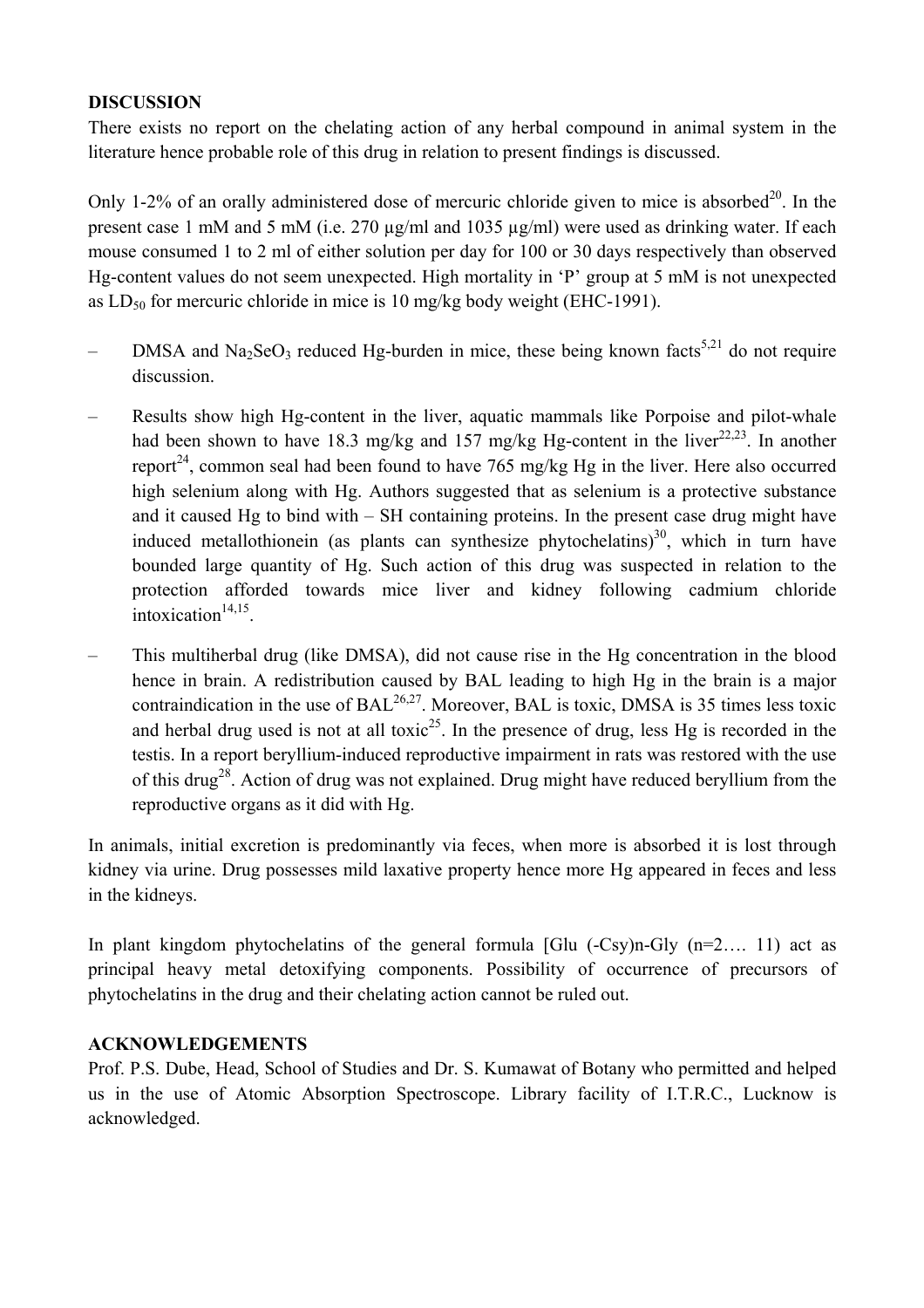#### **REFERENCES**

- 1. Braun, H.A., Lusky, L.M. and Calvery, H.O. (1946), J. Pharmac. Exp. Ther. 87, Suppl: 119- 125.
- 2. Aposhian, H.V. Science, 1958, 128-93.
- 3. Aposhian, H.A. and Aposhian, M.M.J. Pharmac. Exp. Ther. 1959, 126: 131-135.
- 4. Belonozhko, G.A. Farmakol i. Toxikol 1958, 21 (3): 69-73.
- 5. Friedheim, E. and Corvi, C. J. Pharm. Pharmc. 1975, 37: 624-626.
- 6. Bhone, P.F. Toxicology 1981, 19: 275-278.
- 7. Kazantzis, G., Schiller, K.F.R., Asscher, A.W. and Drew, R.G. Quart. J. Med. 1962, 28: 403- 418.
- 8. Teisinger, J. and Srbova, J. Prac. Lek. 1964, 16: 433-435.
- 9. Kark, R.K., Poskanzer, D.C., Bullock, J.D. and Boylen, G. New Engl. J. Med. 1971, 285: 10- 16.
- 10. Ghoshdastidar, N. and Chakrabarti, J. Ind. J. Med. Res. 1991, (94): 384-386.
- 11. Lenka, M., Panda, K.K. and Panda, B.B. Toxicol. 1992, (22): 195-202.
- 12. Panda, K.K., Lenka, M. and Panda, B.B. Mutation Res. 1992, 289: 149-160.
- 13. Rathore, H.S. and Rawat, H. Ind. Drugs 1989, 10: 533-539.
- 14. Rathore, H.S. and Verma, R. Ind. Drugs 1987, 1: 7-11.
- 15. Rathore, H.S. Ind. Drugs 1987, 1: 1-7.
- 16. Mathur, R., Mathur, S. and Prakash, A.O. Indust. Hlt. 1987, 25: 131-133.
- 17. Mathur, S., Prakash, A.O. and Mathur, R. Curr. Sci. 1986, 18: 899-901.
- 18. Rathore, H.S. and Varghese, J. Ind. J. Occup. Hlt. 1994, 37(2): 42-53.
- 19. Varghese, J. and Rathore, H.S. Ind. J. Med. Sci. 1994, 48(11): 253-255.
- 20. Clarkson, T.W. Food Cosmet Toxicol. 1971, 9: 229-243.
- 21. Moffitt, A.E. and Clary, J. J. Res. Com. Chem. Pathol. Pharmacol. 1974, 2: 593-603.
- 22. Gaskin, D.E., Frank, M., Holdrinet, K. Jour. Fish. Res. Bd. 1973, Canada 30(3), 471-475.
- 23. Gaskin, D.E., Ishida, K. and Frank, R. J. Fish. Res. Bd. 1972, Canada 20(11): 1644-1646.
- 24. Koeman, J.H., Peters, W.H.M., Koudstaal, C.H.M. *et al.,* Nature 245, 1973, 385-386.
- 25. Berlin, M., Jerksell, L.G. and Nordberg, G. Acta Pharmacol. Tox. 1975, 23: 312-320.